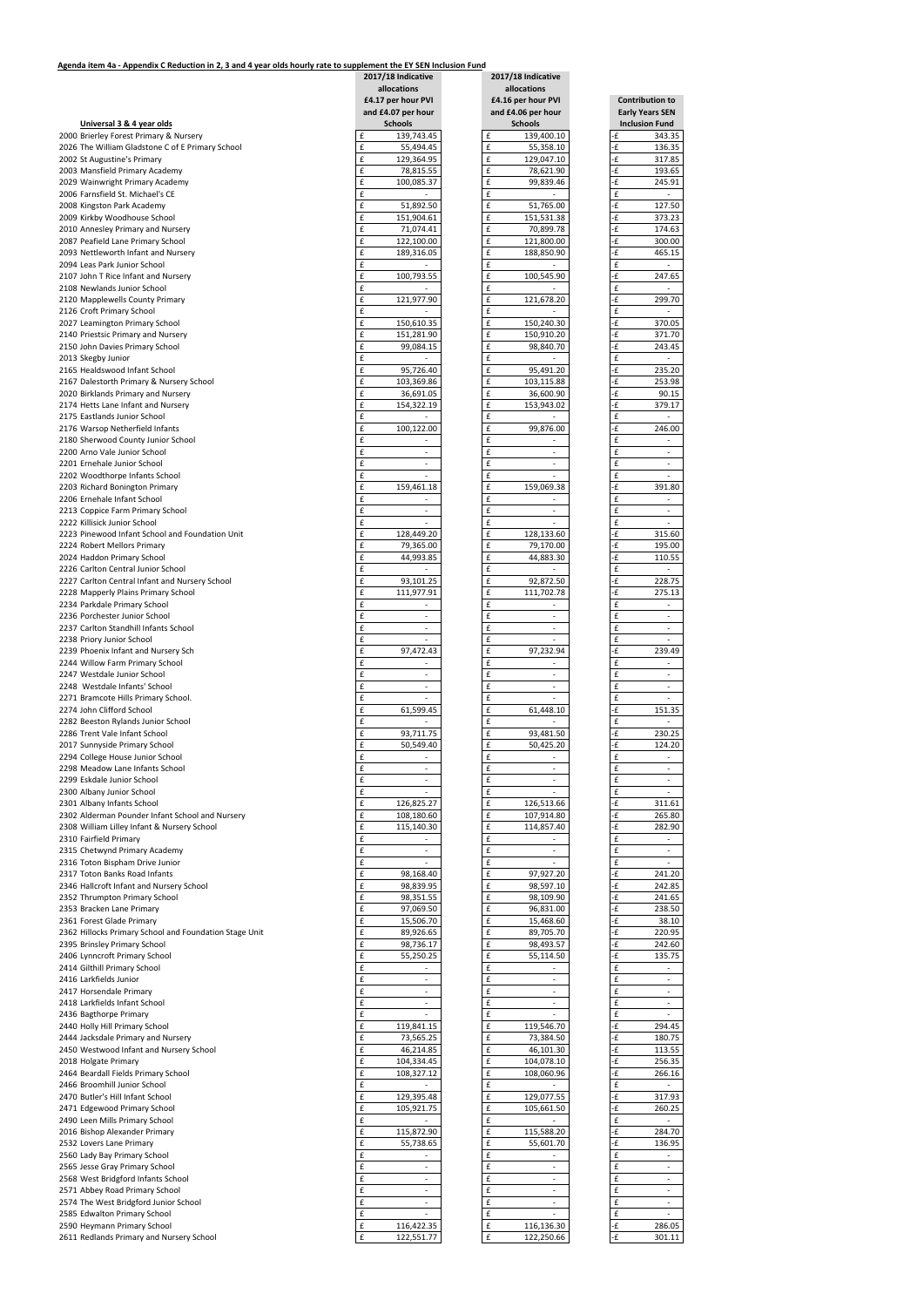| 2614 Haggonfields Primary                    | £<br>57,570.15                                 | £<br>57,428.70                                 | -£ | 141.45                   |
|----------------------------------------------|------------------------------------------------|------------------------------------------------|----|--------------------------|
| 2616 Sir Edmund Hillary Primary              | £<br>168,559.05                                | £<br>168,144.90                                | -£ | 414.15                   |
| 2634 Norbridge Academy                       | $\pmb{\mathsf{f}}$<br>215,994.90               | £<br>215,464.20                                | ٠£ | 530.70                   |
| 2673 Manners Sutton Primary School           | £<br>2,857.14                                  | £<br>2,850.12                                  | -£ | 7.02                     |
| 2674 Chuter Ede Primary School               | $\pmb{\mathsf{f}}$                             | $\pmb{\mathsf{f}}$                             | £  | $\overline{\phantom{a}}$ |
| 2678 John Hunt Primary                       | £<br>123,931.50                                | £<br>123,627.00                                | ٠£ | 304.50                   |
| 2679 Beckingham Primary School               | $\pmb{\mathsf{f}}$<br>3,762.10                 | £<br>3,752.86                                  | ٠£ | 9.24                     |
| 2685 Bestwood Village Hawthorne              | $\pmb{\mathsf{f}}$<br>67,069.53                | £<br>66,904.74                                 | ٠£ | 164.79                   |
| 2692 Robert Miles Infant School              | £<br>$\overline{\phantom{a}}$                  | £                                              | £  | $\blacksquare$           |
| 2693 Carnarvon Primary School                | £<br>$\overline{\phantom{a}}$                  | £<br>$\overline{\phantom{a}}$                  | £  | $\overline{\phantom{a}}$ |
| 2699 Burton Joyce Primary School             | £                                              | £                                              | £  | $\overline{\phantom{a}}$ |
| 2700 Manor Park Infants School               | $\pmb{\mathsf{f}}$<br>117,641.32               | $\pmb{\mathsf{f}}$<br>117,352.27               | ٠£ | 289.05                   |
| 2704 Ramsden Primary School                  | $\pmb{\mathsf{f}}$                             | £                                              | £  | $\blacksquare$           |
| 2705 Clarborough Primary                     | $\pmb{\mathsf{f}}$<br>45,665.40                | $\pmb{\mathsf{f}}$<br>45,553.20                | ٠£ | 112.20                   |
| 2711 Samuel Barlow Primary                   | $\pmb{\mathsf{f}}$<br>80,586.00                | $\pmb{\mathsf{f}}$<br>80,388.00                | ٠£ | 198.00                   |
| 2718 John Blow Primary School                | $\pmb{\mathsf{f}}$                             | £                                              | £  |                          |
| 2723 Cropwell Bishop Primary School          | £                                              | £                                              | £  |                          |
| 2731 Lantern Lane Primary Nursery School     | £<br>109,255.08                                | £<br>108,986.64                                | -£ | 268.44                   |
| 2732 East Leake Brookside Primary            | £<br>46,703.25                                 | £<br>46,588.50                                 | ٠£ | 114.75                   |
| 2734 East Markham Primary School             | £                                              | £                                              | £  | $\blacksquare$           |
| 2737 King Edwin Primary School               | $\pmb{\mathsf{f}}$<br>133,736.13               | $\pmb{\mathsf{f}}$<br>133,407.54               | ٠£ | 328.59                   |
| 2741 Elkesley County Primary School          | $\pmb{\mathsf{f}}$<br>30,818.04                | $\pmb{\mathsf{f}}$<br>30,742.32                | ٠£ | 75.72                    |
| 2742 Everton Primary School                  | $\pmb{\mathsf{f}}$<br>28,766.76                | £<br>28,696.08                                 | ٠£ | 70.68                    |
| 2745 Flintham Primary School                 | $\pmb{\mathsf{f}}$<br>7,570.20                 | £<br>7,551.60                                  | ٠£ | 18.60                    |
| 2748 Gotham Primary School                   | £<br>$\overline{\phantom{a}}$                  | £                                              | £  | $\overline{\phantom{a}}$ |
| 2751 Queen Eleanor Primary School            | £<br>$\overline{\phantom{a}}$                  | £                                              | £  |                          |
| 2768 Willow Brook Primary School             | £<br>$\overline{\phantom{a}}$                  | £<br>$\overline{\phantom{a}}$                  | £  | $\overline{\phantom{a}}$ |
| 2769 Kinoulton Primary School                | $\pmb{\mathsf{f}}$<br>$\overline{\phantom{a}}$ | $\pmb{\mathsf{f}}$<br>$\overline{\phantom{m}}$ | £  |                          |
| 2770 Crossdale Drive Primary School          | $\pmb{\mathsf{f}}$<br>$\overline{\phantom{a}}$ | $\pmb{\mathsf{f}}$                             | £  | $\overline{\phantom{a}}$ |
| 2772 Kirklington Primary School              | $\pmb{\mathsf{f}}$<br>671.55                   | $\pmb{\mathsf{f}}$<br>669.90                   | ٠£ | 1.65                     |
| 2775 Lambley Primary School                  | $\pmb{\mathsf{f}}$                             | $\pmb{\mathsf{f}}$                             | £  | $\blacksquare$           |
| 2779 Mattersey County Primary                | $\pmb{\mathsf{f}}$<br>6,349.20                 | £<br>6,333.60                                  | -£ | 15.60                    |
| 2781 Misson Primary School                   | $\pmb{\mathsf{f}}$<br>10,622.70                | $\pmb{\mathsf{f}}$<br>10,596.60                | ٠£ | 26.10                    |
| 2784 Misterton Primary School                | £<br>68,351.58                                 | £<br>68,183.64                                 | -£ | 167.94                   |
| 2787 Newstead Primary School                 | £<br>49,535.97                                 | £<br>49,414.26                                 | ٠£ | 121.71                   |
| 2788 Abbey Gates Primary School              | £<br>81,645.62                                 | £<br>81,445.02                                 | ٠£ | 200.60                   |
| 2790 Normanton on Soar Primary               | $\pmb{\mathsf{f}}$<br>22,777.14                | $\pmb{\mathsf{f}}$<br>22,721.18                | ٠£ | 55.96                    |
| 2793 North Clifton Primary School            | $\pmb{\mathsf{f}}$<br>10,048.83                | $\pmb{\mathsf{f}}$<br>10,024.14                | ٠£ | 24.69                    |
| 2796 Muskham Primary School                  | $\pmb{\mathsf{f}}$<br>15,128.19                | £<br>15,091.02                                 | -£ | 37.17                    |
| 2025 The Parkgate Academy                    | $\pmb{\mathsf{f}}$<br>94,200.15                | £<br>93,968.70                                 | ٠£ | 231.45                   |
| 2801 Forest View Junior School               | £                                              | £                                              | £  | $\blacksquare$           |
| 2802 Maun Infant & Nursery School            | £<br>141,440.64                                | £<br>141,093.12                                | ٠£ | 347.52                   |
| 2806 Orston Primary                          | £<br>671.55                                    | £<br>669.90                                    | -£ | 1.65                     |
| 2810 Radcliffe on Trent Infant               | £<br>99,779.51                                 | £<br>99,534.35                                 | ٠£ | 245.16                   |
| 2812 Radcliffe on Trent Junior               | £<br>$\blacksquare$                            | £                                              | £  | $\sim$                   |
| 2813 Rampton Primary School                  | $\pmb{\mathsf{f}}$<br>20,634.90                | $\pmb{\mathsf{f}}$<br>20,584.20                | ٠£ | 50.70                    |
| 2821 Lake View Primary and Nursery           | $\pmb{\mathsf{f}}$<br>58,424.85                | $\pmb{\mathsf{f}}$<br>58,281.30                | ٠£ | 143.55                   |
| 2822 James Peacock Infant and Nursery School | $\pmb{\mathsf{f}}$<br>178,388.10               | £<br>177,949.80                                | ٠£ | 438.30                   |
| 2824 Lowes Wong Infant School                | $\pmb{\mathsf{f}}$<br>35,836.35                | £<br>35,748.30                                 | ٠£ | 88.05                    |
| 2826 Sutton Bonington Primary                | £                                              | £                                              | £  | $\sim$                   |
| 2829 Sutton on Trent Primary                 | £<br>4,761.90                                  | £<br>4,750.20                                  | ٠£ | 11.70                    |
| 2012 Tuxford Primary Academy                 | £<br>82,875.38                                 | £<br>82,671.75                                 | -£ | 203.63                   |
| 2844 Walkeringham Primary School             | $\pmb{\mathsf{f}}$<br>21,733.80                | £<br>21,680.40                                 | ٠£ | 53.40                    |
| 2850 Willoughby Primary School               | $\pmb{\mathsf{f}}$<br>$\overline{\phantom{a}}$ | $\pmb{\mathsf{f}}$                             | £  | $\blacksquare$           |
| 2853 Winthorpe Primary School                | $\pmb{\mathsf{f}}$<br>$\overline{\phantom{a}}$ | $\pmb{\mathsf{f}}$<br>$\overline{\phantom{a}}$ | £  | $\blacksquare$           |
| 2858 Tollerton Primary School                | $\pmb{\mathsf{f}}$<br>$\blacksquare$           | $\pmb{\mathsf{f}}$                             | £  | $\overline{\phantom{a}}$ |
| 2860 Sir John Sherbrooke Junior              | $\pmb{\mathsf{f}}$<br>$\overline{\phantom{a}}$ | £<br>$\overline{\phantom{a}}$                  | £  | $\overline{\phantom{a}}$ |
| 2865 Robert Miles Junior                     | $\pmb{\mathsf{f}}$<br>$\blacksquare$           | £<br>$\overline{\phantom{a}}$                  | £  | $\sim$                   |
| 2876 Ranskill Primary School                 | £<br>$\overline{\phantom{a}}$                  | £                                              | £  | $\overline{\phantom{a}}$ |
| 2900 Kimberley Primary                       | £<br>59,218.50                                 | £<br>59,073.00                                 | ٠£ | 145.50                   |
| 2901 Round Hill Primary                      | £<br>9,951.15                                  | £<br>9,926.70                                  | -£ | 24.45                    |
| 2910 Hollywell Primary                       | $\pmb{\mathsf{f}}$                             | £                                              | £  |                          |
| 2911 Stanhope Primary School                 | $\pmb{\mathsf{f}}$<br>75,677.58                | $\pmb{\mathsf{f}}$<br>75,491.64                | ٠£ | 185.94                   |
| 2912 Kingsway Primary School                 | $\pmb{\mathsf{f}}$                             | $\pmb{\mathsf{f}}$                             | £  | $\overline{\phantom{a}}$ |
| 2913 Morven Park Primary School              | $\pmb{\mathsf{f}}$<br>194,403.55               | $\pmb{\mathsf{f}}$<br>193,925.90               | ٠£ | 477.65                   |
| 2916 Arnold Mill Primary                     | £<br>97,143.37                                 | £<br>96,904.69                                 | ٠£ | 238.68                   |
| 2918 Orchard Primary School                  | £<br>140,476.05                                | £<br>140,130.90                                | ٠£ | 345.15                   |
| 2919 Greenwood Primary School                | £<br>119,963.25                                | £<br>119,668.50                                | ٠£ | 294.75                   |
| 2920 Jeffries Primary and Nursery School     | £<br>77,960.85                                 | £<br>77,769.30                                 | ٠£ | 191.55                   |
| 2921 Barnby Road Academy Primary and Nursery | £<br>146,397.90                                | £<br>146,038.20                                | -£ | 359.70                   |
|                                              | $\pmb{\mathsf{f}}$<br>132,307.56               | $\pmb{\mathsf{f}}$<br>131,982.48               | ٠£ | 325.08                   |
| 2923 Holly Primary School                    | $\pmb{\mathsf{f}}$                             | $\pmb{\mathsf{f}}$<br>36,968.33                | ٠£ |                          |
| 2924 Keyworth Primary and Nursery            | 37,059.39<br>$\pmb{\mathsf{f}}$                | £<br>154,929.60                                | ٠£ | 91.06                    |
| 2925 Prospect Hill Infant                    | 155,311.20<br>$\pmb{\mathsf{f}}$               | $\pmb{\mathsf{f}}$                             | £  | 381.60<br>$\blacksquare$ |
| 2926 Prospect Hill Junior School             |                                                |                                                |    |                          |
| 2927 Church Vale Primary School              | £<br>60,073.20                                 | £<br>59,925.60                                 | ٠£ | 147.60                   |
| 2928 Carr Hill Primary School                | £<br>106,043.85                                | £<br>105,783.30                                | ٠£ | 260.55                   |
| 2930 Heatherley Primary School               | £<br>65,934.00                                 | £<br>65,772.00                                 | -£ | 162.00                   |
| 2931 Greythorn Primary School                | $\pmb{\mathsf{f}}$                             | £                                              | £  |                          |
| 2933 Sparken Hill                            | £<br>133,516.35                                | £<br>133,188.30                                | ٠£ | 328.05                   |

| £ | 57,570.15               |
|---|-------------------------|
| £ | 168,559.05              |
| £ | 215,994.90              |
| £ | 2,857.14                |
| £ |                         |
| £ | 123,931.50              |
| £ | 3,762.10                |
| £ | 67,069.53               |
|   |                         |
| £ |                         |
| £ |                         |
| £ |                         |
| £ | 117,641.32              |
| £ |                         |
|   |                         |
| £ | 45,665.40               |
| £ | 80,586.00               |
| £ |                         |
| £ |                         |
| £ | 109,255.08              |
| £ |                         |
|   | 46,703.25               |
| £ |                         |
| £ | 133,736.13              |
| £ | 30,818.04               |
| £ | 28,766.76               |
| £ | 7,570.20                |
|   |                         |
| £ |                         |
| £ |                         |
| £ |                         |
| £ |                         |
| £ |                         |
| £ |                         |
|   | 671.55                  |
| £ |                         |
| £ | 6,349.20                |
| £ | 10,622.70               |
| £ | 68,351.58               |
| £ | 49,535.97               |
|   |                         |
| £ | 81,645.62               |
| £ | 22,777.14               |
| £ | 10,048.83               |
| £ | 15,128.19               |
| £ | 94,200.15               |
|   |                         |
| £ |                         |
| £ | 141,440.64              |
| £ | 671.55                  |
| £ | 99,779.51               |
| £ |                         |
|   |                         |
| £ | 20,634.90               |
| £ | 58,424.85               |
| £ | 178,388.10              |
| £ | 35,836.35               |
|   |                         |
|   |                         |
| £ |                         |
| £ | 4,761.90                |
| £ | 82,875.38               |
| £ | 21,733.80               |
| £ |                         |
| £ |                         |
|   |                         |
| £ |                         |
| £ |                         |
| £ |                         |
| £ |                         |
| £ | 59,218.50               |
| £ | 9,951.15                |
| £ |                         |
|   |                         |
| £ | 75,677.58               |
| £ |                         |
| £ | 194,403.55              |
| £ | <u>97,143.37</u>        |
| £ | 140,476.05              |
| £ | 119,963.25              |
| £ |                         |
| £ | 77,960.85               |
|   | 146,397.90              |
| £ | 132,307.56              |
| £ | 37,059.39               |
| £ | 155,311.20              |
| £ |                         |
| £ |                         |
| £ | 60,073.20<br>106,043.85 |
|   |                         |
| £ | 65,934.00               |
| £ |                         |
| £ | 133,516.35              |
| £ |                         |
| £ | 118,437.00              |
| £ | 77,167.20               |
| £ |                         |
|   |                         |
| £ | 82,905.90               |
| £ | 97,680.00               |
| £ | 60,317.40               |
| £ |                         |
| £ | 132,588.39              |
| £ |                         |
| £ | 118,925.40              |
|   | 52,197.75               |
| £ | 118,949.82              |
| £ |                         |
| £ |                         |
| £ | 84.090.27               |
| £ |                         |
| £ | 75,335.70               |
| £ |                         |
| £ | 17,570.19               |
| £ |                         |
| £ | 21,587.28               |

| 2934 Mornington Primary School                    |            |   |            |    |        |
|---------------------------------------------------|------------|---|------------|----|--------|
| 2937 Forest Town Primary                          | 118,437.00 | £ | 118,146.00 |    | 291.00 |
| 2940 Blisthorpe Flying High (Crompton View)       | 77,167.20  |   | 76,977.60  |    | 189.60 |
| 2941 Gateford Park                                |            |   |            |    |        |
| 2942 Arnold View Primary                          | 82,905.90  | £ | 82,702.20  | ٠£ | 203.70 |
| 2023 Beeston Fields Primary School                | 97,680.00  | £ | 97,440.00  | ٠£ | 240.00 |
| 2022 The Bramble Academy                          | 60,317.40  | £ | 60,169.20  |    | 148.20 |
| 2946 Pierrepont Gamston Primary School            |            | £ |            |    |        |
| 2947 Berry Hill Primary School                    | 132,588.39 | £ | 132,262.62 | ٠£ | 325.77 |
| 2948 Crescent Primary School                      | 118,925.40 | £ | 118,633.20 | ٠£ | 292.20 |
| 3004 St. Edmund's C of E Primary & Nursery School | 52,197.75  |   | 52,069.50  | ٠£ | 128.25 |
| 3008 St. Andrews C.E Primary School               | 118,949.82 |   | 118,657.56 |    | 292.26 |
| 3018 All Hallows C.E. Controlled Primary          |            |   |            |    |        |
| 3021 Stapleford St John's CE Primary              |            |   |            | £  |        |
| 3031 Selston C of E Infant and Nursery            | 84,090.27  |   | 83,883.66  |    | 206.61 |
| 3032 Underwood C.E. Primary School                |            |   |            |    |        |
| 3040 Mount C of E Primary School                  | 75,335.70  |   | 75,150.60  |    | 185.10 |
| 3055 St John's C of E Primary                     |            |   |            |    |        |
| 3061 Ranby C of E Primary School                  | 17,570.19  |   | 17,527.02  |    | 43.17  |
| 3065 Bleasby C.E. Primary School,                 |            |   |            |    |        |
| 3072 Bunny C E Primary School                     | 21,587.28  | £ | 21,534.24  |    | 53.04  |
| 3073 St. Wilfrid's C.E. School                    |            | £ |            |    |        |

| .15<br>.05<br>.90<br>.14<br>.50                                                                                                                                                                        |                               |                                   |
|--------------------------------------------------------------------------------------------------------------------------------------------------------------------------------------------------------|-------------------------------|-----------------------------------|
|                                                                                                                                                                                                        |                               |                                   |
|                                                                                                                                                                                                        | £<br>57,428.70                | -£<br>141.45                      |
|                                                                                                                                                                                                        | £<br>168,144.90               | -£<br>414.15                      |
|                                                                                                                                                                                                        | £<br>215,464.20               | 530.70<br>-£                      |
|                                                                                                                                                                                                        |                               |                                   |
|                                                                                                                                                                                                        | £<br>2,850.12                 | 7.02<br>-£                        |
|                                                                                                                                                                                                        | £                             | £                                 |
|                                                                                                                                                                                                        |                               | 304.50                            |
|                                                                                                                                                                                                        | £<br>123,627.00               | -£                                |
| .10                                                                                                                                                                                                    | £<br>3,752.86                 | -£<br>9.24                        |
| .53                                                                                                                                                                                                    | £<br>66,904.74                | -£<br>164.79                      |
|                                                                                                                                                                                                        |                               |                                   |
|                                                                                                                                                                                                        | £                             | £                                 |
|                                                                                                                                                                                                        | £                             | £                                 |
|                                                                                                                                                                                                        |                               |                                   |
|                                                                                                                                                                                                        | £                             | £<br>$\overline{a}$               |
| .32                                                                                                                                                                                                    | £<br>117,352.27               | -£<br>289.05                      |
|                                                                                                                                                                                                        |                               |                                   |
|                                                                                                                                                                                                        | £                             | £<br>-                            |
| .40                                                                                                                                                                                                    | £<br>45,553.20                | -£<br>112.20                      |
|                                                                                                                                                                                                        |                               |                                   |
| .00                                                                                                                                                                                                    | £<br>80,388.00                | -£<br>198.00                      |
|                                                                                                                                                                                                        | £                             | £<br>$\overline{\phantom{0}}$     |
|                                                                                                                                                                                                        |                               |                                   |
|                                                                                                                                                                                                        | £                             | £<br>$\overline{\phantom{0}}$     |
| .08                                                                                                                                                                                                    | £<br>108,986.64               | -£<br>268.44                      |
| .25                                                                                                                                                                                                    | £                             | -£<br>114.75                      |
|                                                                                                                                                                                                        | 46,588.50                     |                                   |
|                                                                                                                                                                                                        | £                             | £<br>-                            |
| .13                                                                                                                                                                                                    | £<br>133,407.54               | 328.59<br>-£                      |
|                                                                                                                                                                                                        |                               |                                   |
| .04                                                                                                                                                                                                    | £<br>30,742.32                | -£<br>75.72                       |
| .76                                                                                                                                                                                                    | £<br>28,696.08                | -£<br>70.68                       |
|                                                                                                                                                                                                        | £                             | -£                                |
| .20                                                                                                                                                                                                    | 7,551.60                      | 18.60                             |
|                                                                                                                                                                                                        | £                             | £<br>-                            |
|                                                                                                                                                                                                        | £                             | £                                 |
|                                                                                                                                                                                                        |                               |                                   |
|                                                                                                                                                                                                        | £                             | £                                 |
|                                                                                                                                                                                                        | £                             | £                                 |
|                                                                                                                                                                                                        | £                             | £<br>$\overline{\phantom{0}}$     |
|                                                                                                                                                                                                        |                               |                                   |
| 55                                                                                                                                                                                                     | £<br>669.90                   | -£<br>1.65                        |
|                                                                                                                                                                                                        | £<br>٠                        | £<br>-                            |
| .20                                                                                                                                                                                                    | £<br>6,333.60                 | -£<br>15.60                       |
|                                                                                                                                                                                                        |                               |                                   |
| .70                                                                                                                                                                                                    | £<br>10,596.60                | -£<br>26.10                       |
| .58                                                                                                                                                                                                    | £<br>68,183.64                | 167.94<br>-£                      |
|                                                                                                                                                                                                        |                               |                                   |
| 97.                                                                                                                                                                                                    | £<br>49,414.26                | -£<br>121.71                      |
| .62                                                                                                                                                                                                    | £<br>81,445.02                | -£<br>200.60                      |
| .14                                                                                                                                                                                                    | £                             | -£<br>55.96                       |
|                                                                                                                                                                                                        | 22,721.18                     |                                   |
| .83                                                                                                                                                                                                    | £<br>10,024.14                | -£<br>24.69                       |
| .19                                                                                                                                                                                                    | £<br>15,091.02                | 37.17<br>-£                       |
|                                                                                                                                                                                                        |                               |                                   |
| .15                                                                                                                                                                                                    | £<br>93,968.70                | -£<br>231.45                      |
|                                                                                                                                                                                                        | £<br>$\overline{\phantom{a}}$ | £<br>$\overline{\phantom{a}}$     |
| .64                                                                                                                                                                                                    | £<br>141,093.12               | -£<br>347.52                      |
|                                                                                                                                                                                                        |                               |                                   |
| 55                                                                                                                                                                                                     | £<br>669.90                   | -£<br>1.65                        |
| .51                                                                                                                                                                                                    | £<br>99,534.35                | -£<br>245.16                      |
|                                                                                                                                                                                                        | £                             | £<br>-                            |
|                                                                                                                                                                                                        |                               |                                   |
| .90                                                                                                                                                                                                    | £<br>20,584.20                | -£<br>50.70                       |
| .85                                                                                                                                                                                                    | £<br>58,281.30                | -£<br>143.55                      |
| .10                                                                                                                                                                                                    | £<br>177,949.80               | -£<br>438.30                      |
|                                                                                                                                                                                                        |                               |                                   |
| 35                                                                                                                                                                                                     | £<br>35,748.30                | -£<br>88.05                       |
|                                                                                                                                                                                                        | £                             | £<br>$\overline{\phantom{a}}$     |
| .90                                                                                                                                                                                                    | £<br>4,750.20                 | -£<br>11.70                       |
|                                                                                                                                                                                                        |                               |                                   |
| .38                                                                                                                                                                                                    | £<br>82,671.75                | -£<br>203.63                      |
| .80                                                                                                                                                                                                    | £<br>21,680.40                | 53.40<br>-£                       |
|                                                                                                                                                                                                        | £                             | £<br>-                            |
|                                                                                                                                                                                                        |                               |                                   |
|                                                                                                                                                                                                        |                               | £                                 |
|                                                                                                                                                                                                        | £                             |                                   |
|                                                                                                                                                                                                        | £                             | £<br>-                            |
|                                                                                                                                                                                                        |                               |                                   |
|                                                                                                                                                                                                        | £<br>-                        | £<br>-                            |
|                                                                                                                                                                                                        | £                             | £<br>$\overline{\phantom{0}}$     |
|                                                                                                                                                                                                        | £                             | £                                 |
|                                                                                                                                                                                                        |                               |                                   |
|                                                                                                                                                                                                        | £<br>59,073.00                | -£<br>145.50                      |
|                                                                                                                                                                                                        | £<br>9,926.70                 | -£<br>24.45                       |
|                                                                                                                                                                                                        | £                             | £<br>-                            |
|                                                                                                                                                                                                        |                               |                                   |
|                                                                                                                                                                                                        | £<br>75,491.64                | 185.94<br>-£                      |
|                                                                                                                                                                                                        | £                             | £                                 |
|                                                                                                                                                                                                        | £<br>193,925.90               | -£<br>477.65                      |
|                                                                                                                                                                                                        | £                             |                                   |
|                                                                                                                                                                                                        | 96,904.69                     | -£<br>238.68                      |
|                                                                                                                                                                                                        | £<br>140,130.90               | -£<br>345.15                      |
|                                                                                                                                                                                                        | £<br>119,668.50               | -£<br>294.75                      |
|                                                                                                                                                                                                        |                               |                                   |
|                                                                                                                                                                                                        | £<br>77,769.30                | -£<br>191.55                      |
|                                                                                                                                                                                                        | £<br>146,038.20               | -£<br>359.70                      |
|                                                                                                                                                                                                        | £<br>131,982.48               | -£<br>325.08                      |
|                                                                                                                                                                                                        | £                             | -£                                |
|                                                                                                                                                                                                        | 36,968.33                     | 91.06                             |
|                                                                                                                                                                                                        | £<br>154,929.60               | -£<br>381.60                      |
|                                                                                                                                                                                                        | £                             | $\overline{a}$<br>£               |
|                                                                                                                                                                                                        | £<br>59,925.60                | -£<br>147.60                      |
|                                                                                                                                                                                                        |                               |                                   |
|                                                                                                                                                                                                        | £<br>105,783.30               | -£<br>260.55                      |
|                                                                                                                                                                                                        | £<br>65,772.00                | -£<br>162.00                      |
|                                                                                                                                                                                                        | £                             | £                                 |
|                                                                                                                                                                                                        |                               |                                   |
|                                                                                                                                                                                                        | £<br>133,188.30               | -£<br>328.05                      |
|                                                                                                                                                                                                        | £                             | £<br>-                            |
|                                                                                                                                                                                                        | £<br>118,146.00               | -£<br>291.00                      |
|                                                                                                                                                                                                        | £<br>76,977.60                | -£<br>189.60                      |
|                                                                                                                                                                                                        |                               | $\overline{a}$                    |
|                                                                                                                                                                                                        | £                             | £                                 |
|                                                                                                                                                                                                        | 82,702.20<br>£                | 203.70<br>-£                      |
|                                                                                                                                                                                                        | £<br>97,440.00                | -£<br>240.00                      |
|                                                                                                                                                                                                        | £                             | -£                                |
|                                                                                                                                                                                                        | 60,169.20                     | 148.20                            |
|                                                                                                                                                                                                        | £                             | £<br>-                            |
|                                                                                                                                                                                                        | 132,262.62<br>£               | 325.77<br>-£                      |
|                                                                                                                                                                                                        | £                             | -£<br>292.20                      |
|                                                                                                                                                                                                        | 118,633.20                    |                                   |
|                                                                                                                                                                                                        | £<br>52,069.50                | -£<br>128.25                      |
|                                                                                                                                                                                                        | £<br>118,657.56               | -£<br>292.26                      |
|                                                                                                                                                                                                        |                               |                                   |
|                                                                                                                                                                                                        | £                             | £<br>$\overline{\phantom{a}}$     |
|                                                                                                                                                                                                        | £                             | £<br>$\overline{\phantom{0}}$     |
|                                                                                                                                                                                                        | £<br>83,883.66                | -£<br>206.61                      |
|                                                                                                                                                                                                        |                               |                                   |
|                                                                                                                                                                                                        | £                             | £<br>-                            |
|                                                                                                                                                                                                        | 75,150.60<br>£                | 185.10<br>-£                      |
|                                                                                                                                                                                                        | £                             | £                                 |
|                                                                                                                                                                                                        |                               |                                   |
|                                                                                                                                                                                                        | £<br>17,527.02                | 43.17<br>-£                       |
|                                                                                                                                                                                                        | £                             | £<br>$\qquad \qquad \blacksquare$ |
|                                                                                                                                                                                                        | £<br>21,534.24                | ٠£                                |
| .50<br>.15<br>.58<br>.55<br>37<br>.05<br>.25<br>.85<br>.90<br>.56<br>.39<br>.20<br>.20<br>.85<br>.00<br>.35<br>.00<br>.20<br>.90<br>.00<br>.40<br>.39<br>.40<br>.75<br>.82<br>.27<br>.70<br>.19<br>.28 | £                             | 53.04<br>£                        |

| £          | 141.45         |
|------------|----------------|
| ٠£         | 414.15         |
| £          | 530.70         |
| £          | 7.02           |
| £          |                |
| ٠£         | 304.50         |
| ٠£         | 9.24           |
| £          | 164.79         |
| £          |                |
| £          |                |
| £          |                |
| £          | 289.05         |
| £          |                |
| £          | 112.20         |
| ٠£         | 198.00         |
| £          |                |
| £          |                |
| £          | 268.44         |
| £          | 114.75         |
| £          |                |
| ٠£         | 328.59         |
| £          | 75.72          |
| £          | 70.68          |
| £          | 18.60          |
| £          |                |
| £          |                |
| £          |                |
| £          |                |
| £          |                |
| ٠£         | 1.65           |
| £          |                |
| £          | 15.60          |
| £          | 26.10          |
| ٠£         | 167.94         |
| £          | 121.71         |
| £          | 200.60         |
| £          | 55.96          |
| £          | 24.69          |
| ٠£         | 37.17          |
| £          | 231.45         |
| £          | 347.52         |
| £<br>٠£    | 1.65           |
| £          | 245.16         |
| £          |                |
| £          | 50.70          |
| ٠£         | 143.55         |
| ٠£         | 438.30         |
| £          | 88.05          |
| £          |                |
| £          | 11.70          |
| ٠£         | 203.63         |
| £          | 53.40          |
| £          |                |
| £          |                |
| £          |                |
| £          |                |
| £          |                |
| £          |                |
| £          | 145.50         |
| -£         | 24.45          |
| £          |                |
| £          | 185.94         |
| £          |                |
| ٠£         | 477.65         |
| ٠£         | 238.68         |
| £          | 345.15         |
| £          | 294.75         |
| £          | 191.55         |
| £          | 359.70         |
| ٠£         | 325.08         |
| £          | 91.06          |
| £          | 381.60         |
| £          |                |
| ٠£         | 147.60         |
| £          | 260.55         |
| £          | 162.00         |
| £          |                |
| £          | 328.05         |
| £          |                |
| £          | 291.00         |
| £          | 189.60         |
| £          |                |
| £          | 203.70         |
| £          | 240.00         |
| £          | 148.20         |
|            |                |
| £          |                |
| $\epsilon$ | 325.77         |
| ٠£         | 292.20         |
| £          | 128.25         |
| £          | 292.26         |
| £          |                |
| £          | $\overline{a}$ |
| £          | 206.61         |
| £          |                |
| £          | 185.10         |
| £          |                |
| -£         | 43.17          |
| £          |                |
| £<br>£     | 53.04          |